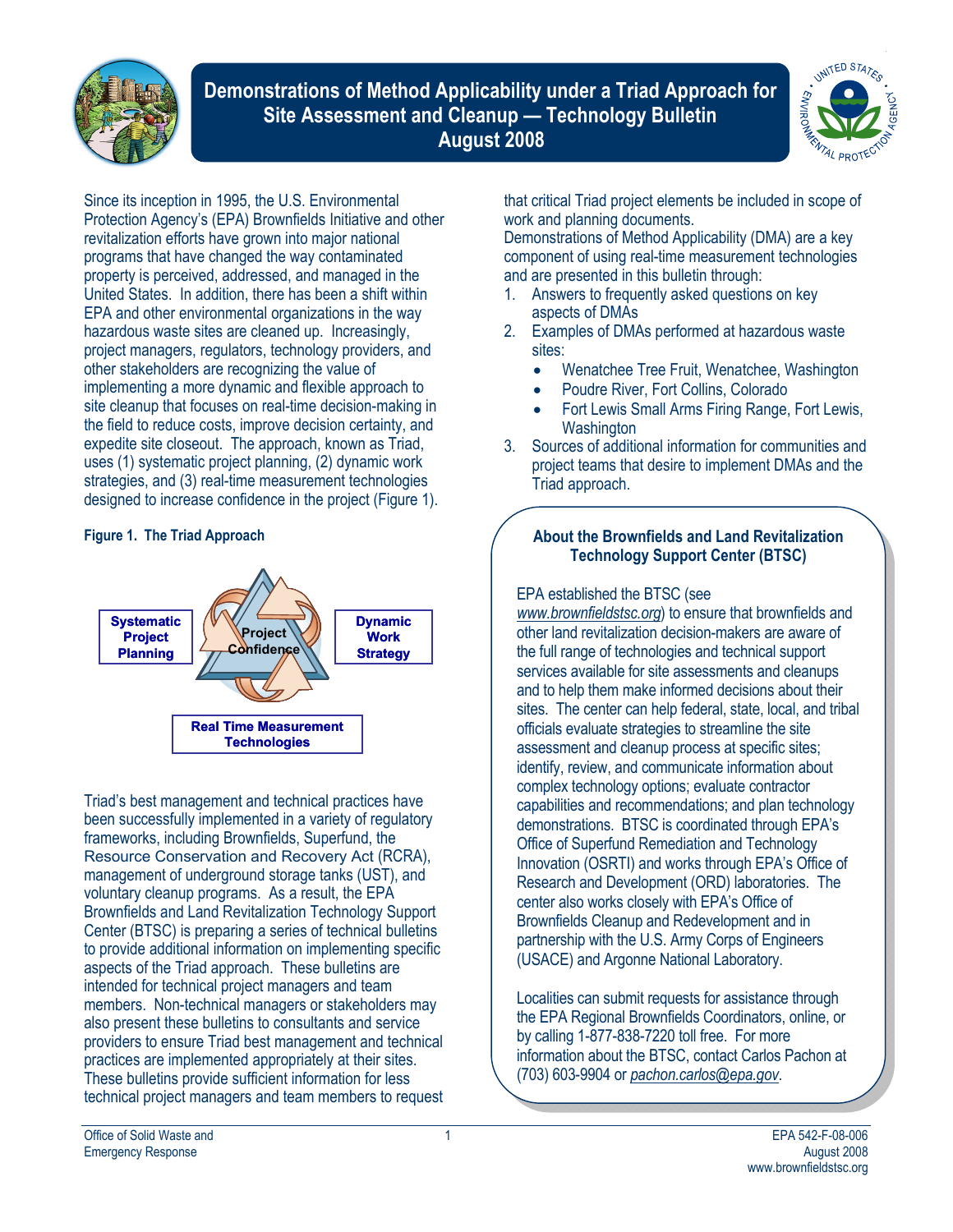## *What is a DMA?*

A DMA is an initial site-specific performance evaluation for a wide range of sampling, testing, and data management tools. It is a concept founded in EPA SW-846 guidance (*[www.epa.gov/epaoswer/hazwaste/test/sw846.html](http://www.epa.gov/epaoswer/hazwaste/test/sw846.html)*) and is based on the principles of EPA's performance-based measurement system (PBMS) initiative (*[www.epa.gov/SW-846/pbms.htm](http://www.epa.gov/SW-846/pbms.htm)*). A DMA usually falls

into one of two categories: (1) a comparison of a fieldbased method with a more established laboratory-based method to demonstrate the usefulness of the field-based method, or (2) a test to evaluate whether a particular tool will work on a specific site. Both types of DMAs may be needed at a single site, and the exact format of the DMA will depend heavily on the site characteristics, the history of investigations at the site, and the intended use of the data.

The DMA serves several different purposes for many applications, including showing whether a technology will be effective at the intended site, but also to optimize how it will be used collaboratively with other information sources at the site. DMA data are of particular importance relative to understanding the potential effects of matrix heterogeneity and sample support on data quality. During the DMA, the types and frequency of quality assurance and quality control (QA/QC) procedures are often tested for adequacy, and preliminary field-based action levels are developed for comparison with site decision criteria. Methods for data sharing and management are also tested to assure a project can proceed in real-time.

In addition, a DMA can be used to evaluate technologies for generating analytical data (or other information) both in the field and in an off-site location that will provide information appropriate for meeting project decision criteria. The ability of technologies such as X-ray fluorescence (XRF), immunoassay (IA), ultraviolet (UV) fluorescence, and direct sensing tools such as the membrane interface probe (MIP) and laser induced fluorescence (LIF) to produce decision quality data has been well documented (*[www.epa.gov/ORD/SITE](http://www.epa.gov/ORD/SITEandwww.epa.gov/etv)* and *[www.epa.gov/etv](http://www.epa.gov/ORD/SITEandwww.epa.gov/etv)*) and their suitability to a site can be evaluated through a DMA. Extensive literature and performance data are available for some technologies, and these data should be reviewed by project teams before a DMA is designed.

A DMA can also provide information on cost and performance that can be used to optimize collaborative data collection using technologies for generating analytical data (or other information) both in the field and in an offsite location. Additionally, a DMA can offer stakeholders an understanding of the site-specific performance of a technology while at the same time it provides the basis to optimize standard operating procedures (SOPs) for deployment.

DMAs are performed easily and affordably before mobilization, or as an early component of a field program. Advice on the specific technology and assistance to set up a DMA sometimes are available from equipment vendors or service providers.

The question often arises: "How do DMAs fit into the data quality objective (DQO) process?" Various aspects of DMA planning and implementation fall under a number of DQO steps, but the most important one is Step 7: Select the most resource-effective sampling and analysis strategy that meets the performance criteria.

### *When is it necessary to perform a DMA?*

DMAs may be used when the project team works with a technique that previously has not been used at the site. Site-specific factors often may render an otherwise useful technique unsuitable and can result in high and unnecessary project costs if they are not discovered early in the project. A DMA can quickly ascertain whether the new technique is suitable for use at the site, allowing the project team to identify an alternative if the proposed technique is not suitable. Conversely, the project team can proceed with confidence, realizing the benefits offered by the technique, if the DMA suggests that it will be effective.

A DMA may be necessary when:

- A project will depend heavily on field-based results to make real-time decisions.
- Experience indicates a technology's performance is variable from site to site.
- Heterogeneity and the cost of cleanup are high.
- The chemistry of contaminants is complex.
- A specific relationship is needed between collaborative forms of data sets to support decisionmaking.
- Stakeholder acceptance requires that the utility of a technology or approach be evaluated.

## *What are the benefits of performing a DMA?*

A well-planned DMA can simultaneously test, refine, and coordinate many project design parameters before full-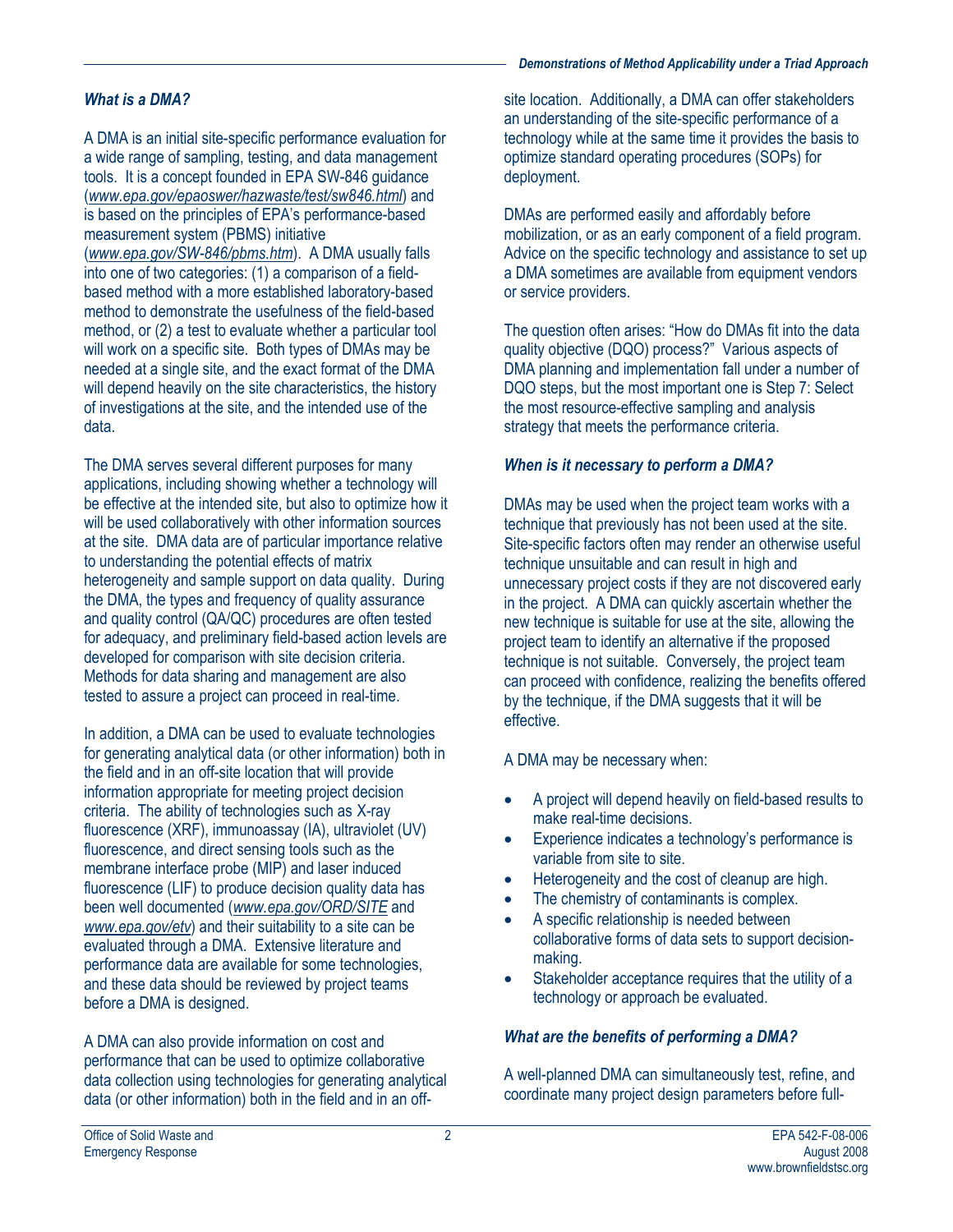scale project activities are under way. Project design parameters often evaluated during a DMA include sampling and analytical methods, QA/QC procedures, data management, communication and data sharing strategies, collaborative or comparative data needs (for example, technologies matched with other field tools or standard fixed-laboratory analytical methods), project staffing, and the overall flow or sequencing of field activities. A carefully considered DMA can help an entire project run faster and more smoothly, resulting in lower costs, and assuring that the data collected will be adequate for the intended end use. Both field-based and fixed laboratory methods have limitations, and the project team should verify their performance during project startup to avoid generating data or using equipment that does not meet project requirements for precision, accuracy, representativeness, completeness, comparability, specificity, sensitivity, ruggedness, and reliability.

Project-specific DMAs guide the project team in selecting and optimizing collaborative methods and assuring adequate method performance for site conditions and decision criteria. DMA results can be used to develop project-specific action levels; analytical, sampling, and data analysis procedures; QA/QC requirements; and additional data requirements to assure the quality of the

# *Important functions of a DMA include:*

- Providing assurance that the proposed site characterization methods are suitable for the specific project.
- Generating data of known quality.
- Developing initial relationships between field methods or tools and other collaborative methods such as fixed laboratory. These relationships are used to design and focus the QC program.
- Testing a preliminary CSM to refine sampling protocols if assumptions are found to be incorrect.
- Setting preliminary field-based action levels to be used for real-time decision-making.
- Establishing the readiness of field personnel, equipment, and procedures before full-scale work begins at a site.
- Assessing alternative strategies as contingencies should the performance of the intended methods be compromised by unanticipated problems.

decision. Furthermore, A DMA can help set acceptable levels of uncertainty relative to decision thresholds used in the field as part of a dynamic field decision strategy. The fast pace of real-time cleanup projects makes DMAs essential to avoid down time related to problems that arise from inadequate planning for sampling and analysis.

As noted earlier, DMAs can be used to test the suitability of technologies for generating any data, whether the analysis occurs in the field or in a traditional laboratory. Chemical data-oriented DMA tasks involve collecting, preparing, and analyzing samples from a site-specific matrix (soil, water, air, and tissue, for example).

DMAs also serve important non-analytical functions and can help evaluate whether a project is ready to proceed. DMAs can be used to test the preparedness of field personnel and service providers, as well as to evaluate the adequacy of logistical and data management plans. For example, sample throughput and analysis times can be more accurately estimated. Likewise, materials and personnel needs can be balanced and documentation procedures clarified. In addition, instrument compatibility and data exchange or upload protocols can be verified and debugged as necessary. Assessing logistical feasibility in this manner is especially important when the project team uses dynamic work strategies. This aspect of a DMA can help evaluate practical constraints for work at the site in relation to the timing of sample collection and analytical throughput, including field analytical equipment, labor, sample storage, and the cost and supply of consumables.

The DMA can also be used to "test-drive" real-time decision support tools (DSTs). These tools include electronic data management procedures, global positioning system (GPS) and surveying equipment, and modeling, mapping, and data display software. This aspect of a DMA will improve the ease of use during fullscale field mobilization by ensuring operators can do the job and identifying those aspects of a DST that can be improved. In some cases, the project team may decide a different DST is more appropriate for one particular portion of a project versus another.

Finally, the DMA can be used to assess the appropriateness and performance of proposed generation techniques for data other than chemical, such as geophysical, geotechnical, or direct sensing or probing methods. The presence of site-specific interferences that could compromise the performance of these tools can be tested as a result. Interferences for geophysical techniques could include tree leaf cover, seasonal wetland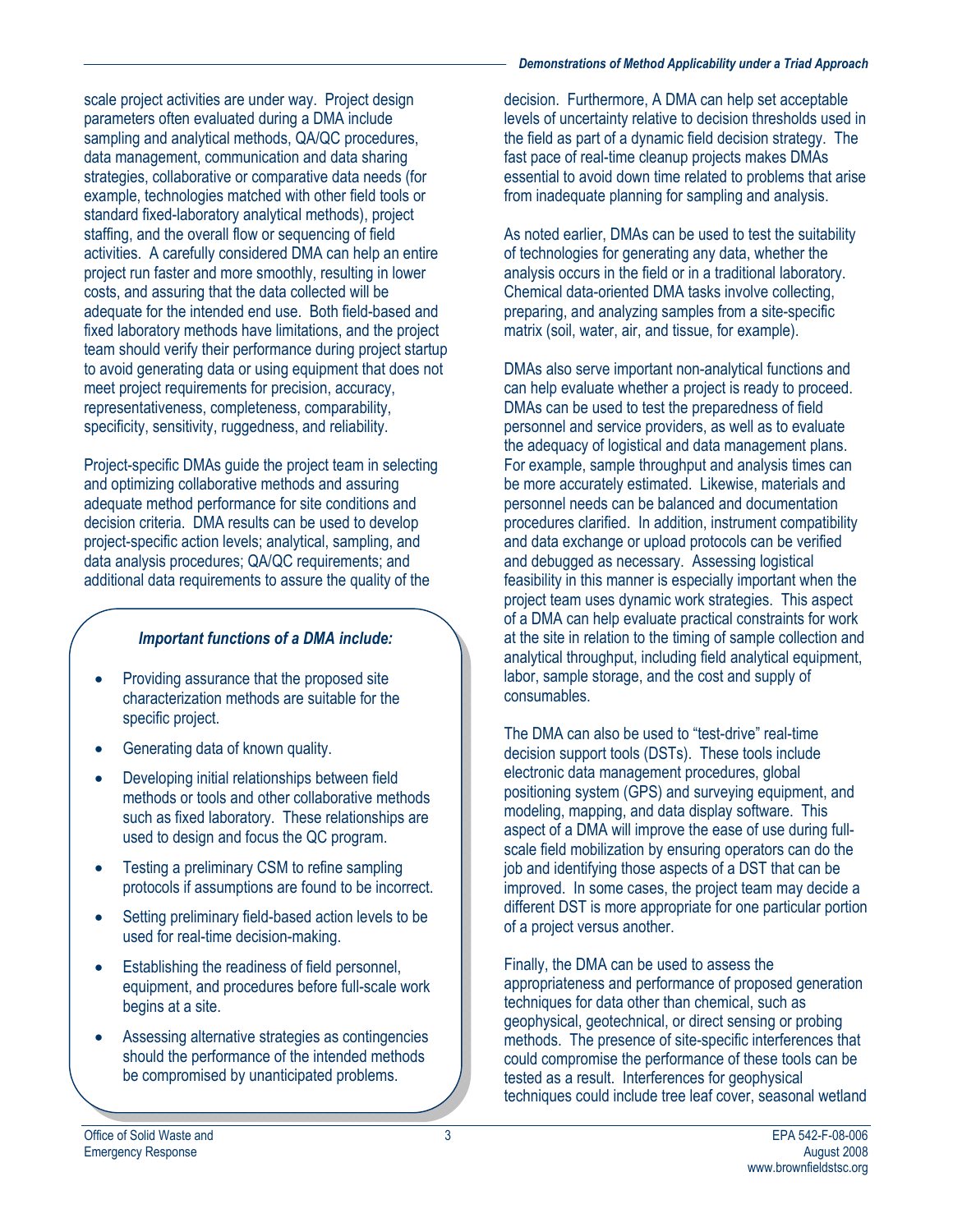areas, low power lines, fences, shallow bedrock, salts, and interlocking sands. Mineralogical interferences or other geological conditions can also affect the performance of direct-sensing equipment such as LIF probes. The presence of some forms of calcite or specific clay materials also can impair the utility of LIF. If interferences are identified during the DMA, alternative strategies for dealing with them can be developed before full-scale work is undertaken at the site.

DMAs for direct-sensing tools include many of the same techniques used for evaluating other field analytical tools. They can involve building relationships between sensor response and analytical data or other forms of comparable information such as visible staining, free product, soil saturation, or physical characteristics of the matrix. Figure 2 provides an example of developing relationships between LIF response and visual core observations. At this site, relative fluorescence for various product types such as gasoline, diesel, and oil were used to estimate the presence or absence of free product. When used with LIF logs to estimate product thickness, these values allowed members of the technical project team to estimate contaminant mass and optimize locations and depths for a product removal system.

#### **Figure 2: Correlations of LIF response and presence of free product.**



Free Product At >75% Relative Fluorescence for Oil



## *What are key concerns to address in designing a DMA?*

At least four aspects of a data-focused DMA should be considered during its design, including the following:

• What are critical aspects of the preliminary conceptual site model (CSM) that should be tested to assure project success? These aspects may include assumptions about the locations and nature of

suspected releases, the degree of matrix heterogeneity, and the impact of sample processing bias. Understanding matrix heterogeneity is critical in evaluating the number of samples required for statistically based sampling designs. Without some information about the specific site and performance of the analytical method, the appropriate number of samples needed to achieve a desired level of decision confidence cannot be correctly identified.

- Is it important to evaluate the cost-effectiveness and bias of multi-increment sampling? It may be important to compare the cost-effectiveness and bias of traditional grab sample collection and mathematical averaging procedures against a multi-increment (physical averaging) sampling strategy.
- Do changes in sample support (the size, shape, and orientation of a sample) dramatically affect analytical data results? Is the level of effort associated with various sample preparation and analysis techniques worth the benefit of higher precision, accuracy, or control of bias?
- Are project decisions of a qualitative or quantitative nature? In some cases, a "yes or no" answer is all that is needed, while for others a more quantitative result is needed. For example, in some cases the decision is only whether free product is present or absent in the subsurface. In contrast, risk estimation often requires data in the form of quantitative concentration results.

DMAs should be designed to address those issues that most often provide the greatest source of uncertainty: sample heterogeneity and short-scale spatial variability. The resulting mismatch between the volume of the sample analyzed and where it is collected versus the data result that will be extrapolated to a significantly larger volume of material can be significant. Therefore, the DMA should appraise sampling designs (such as multi-increment designs), sample collection techniques (such as low-flow purging of ground water wells versus passive diffusion samplers), and sample preparation procedures (such as in situ versus ex situ readings and options for sample homogenization or fractionization based on soil properties such as particle size).

A DMA often involves "split samples" that are carefully prepared to minimize matrix heterogeneity and analyzed by two or more different techniques to establish relationships. Parametric and non-parametric techniques are commonly used to evaluate these relationships and establish decision quality for collaborative data sets.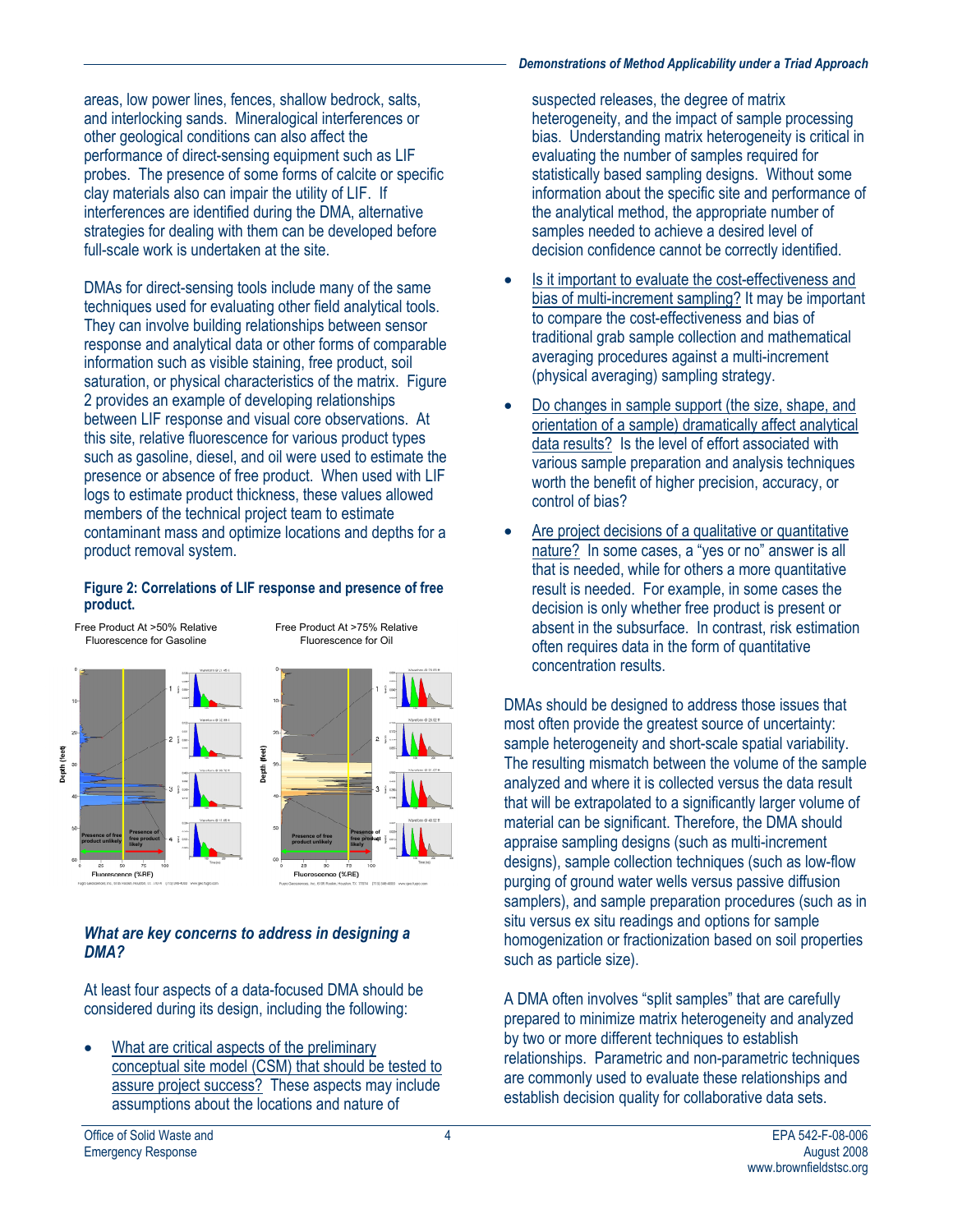Parametric statistical methods use assumptions about the data's underlying statistical distribution shape (normal, lognormal, or other). If those assumptions are invalid, the statistical conclusions may not be reliable. Nonparametric techniques do not require that as many assumptions be true, so they are more broadly applicable to the properties of environmental data.

Comparability is quantified by establishing the frequency that results from different techniques agree with each other with respect to a declared reference point. Different points of reference can be used, but the most common strategy in Triad projects is to establish comparability in terms of the decision being made on the data. These data may require quantitative comparability (such as if or when two data sets are combined to calculate risk assessment parameters) or qualitative comparability for agreement at the compliant or non-compliant decision threshold.

A comparability DMA can be used to demonstrate the suitability of field-based technologies or project-specific modifications to improve the performance of an established fixed-laboratory method. The techniques to be compared include sampling related methods as well as analytical methods. Understanding the effects of sample heterogeneity is extremely important when samples will be split for the different analytical methods to be evaluated. A valid comparison of data sets requires thorough homogenization of samples before they are split to ensure both methods see the same sample characteristics that will be used to make a decision. To understand method differences, known or blind QA samples (spikes, replicates, reference materials, or blanks) are also often subjected to comparative analysis to assure technical team members that both methods are providing representative results.

## *What data deficiencies can be addressed using a DMA?*

Site-specific method reporting limits (MRLs), precision, bias, false positive rates, and false negative rates can be assessed through the DMA process. For example, MRLs and sample reporting limits can be tested by analyzing samples spiked with known amounts of target contaminants and comparing site-specific matrices to find the lowest concentration that can be reliably detected and quantified.

Data from laboratory reference methods and from a fieldbased method should be compared to see whether they produce data that lead to the same project decision based on established field-based action levels or decision rules.

The ability of two methods to agree for decision-making is an important parameter to examine when comparing analytical methods, especially when methods with lower analytical performance such as immunoassay methods (which measure several closely related analytes and report a single result for the group) are being compared with methods with higher performance, such as gas chromatography (GC) and mass spectrometry (MS) (which are usually able to distinguish between closely related analytes and measure each). In this way, the DMA is a critical component in Triad's efforts to manage the analytical contribution to decision uncertainty.

## *How can DMA use weight of evidence and collaborative data sets?*

Terms such as "weight of evidence" or "multiple lines of evidence" and "collaborative data sets" have been developed to describe these layered data sets. From a Triad perspective, there is a distinction between the two. "Weight (or lines) of evidence" refers to combining information from various different sources into a holistic picture (that is, a CSM). For example, historical information may be used in conjunction with geological, hydrogeological, chemical, and geophysical data to predict contaminant fate and transport.

On the other hand, "collaborative data sets" or "collaborative methods" refer specifically to the strategy of using two (or more) analytical methods to measure the "same" analyte or a surrogate of an analyte. For example, total uranium can be measured by XRF, gamma spectroscopy, and alpha spectroscopy. Collaborative methods are paired so that the strengths of one method can compensate for the limitations of the other. Frequently, a field method is selected for its ability to provide a much higher density of data points than an expensive laboratory method. However, the laboratory method will generally achieve better detection limits and accuracy than the field method. A DMA should be designed to guide the "marriage" of the techniques to produce reliable information that is not biased by the effects of heterogeneity or analytical inaccuracy.

Additionally, alternative analytical methods, particularly any that provide results in "real time," can be used to optimize the decision making process. For example, the real-time decisions and high data density possible with field methods can reduce the volume of material removed during cleanup by more precisely defining and confirming the actual contamination footprint. Real-time data can in this way improve confidence in the decision and limit "surprises" after a project is complete.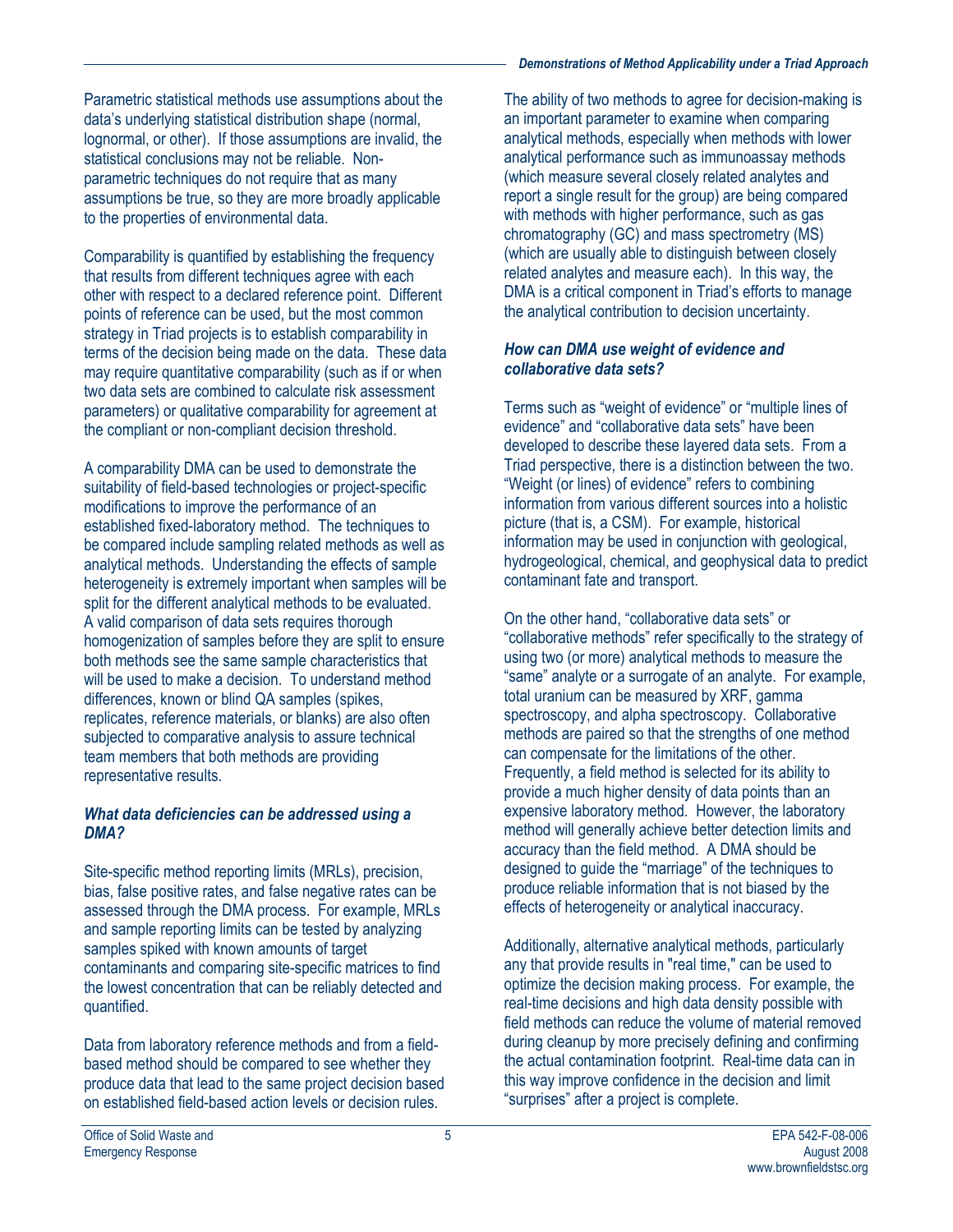**Figure 4. Output from an Uncertainty Evaluation** 

## *What is involved in performing a DMA?*

Designing an appropriate DMA is specific to the technology or technique being employed and to the project, the site matrix or matrices, the effects of heterogeneity, sample support (the size, shape, and orientation of a sample), the expected use of the data, and a myriad of other factors. During systematic planning, the project team may evaluate potential candidate technologies or strategies for use at the site. Technologies and strategies that can improve project efficiency and the CSM, increase data density, and reduce uncertainties associated with decision making are most often targeted. Project teams are encouraged to employ the services of an experienced Triad practitioner when technologies or strategies are short listed. Although there is no generic format for designing a DMA, a number of activities are often involved.

- Evaluating the strengths and limitations of technologies or techniques to be used on site samples.
- Evaluating sample support, throughput, ease of use, manipulation and storage of data, and other logistics so that the process is optimized.
- Collecting and analyzing QC samples to evaluate the uncertainties that are the largest contributors to total measurement error. Project resources can then be allocated to control for those activities with the greatest effect (Figures 3 and 4).

| <b>Uncertainty Sources</b>       | Source<br>Symbol | <b>Analytical Sample</b>                           | <b>Analytical Sample</b><br>Symbol |
|----------------------------------|------------------|----------------------------------------------------|------------------------------------|
|                                  |                  |                                                    |                                    |
| Intrinsic (Instrumental)         | IME              | <b>Instrument Calibration Standard</b>             | ICS                                |
| <b>Measurement Effects</b>       |                  |                                                    |                                    |
| <b>Spike Preparation Effects</b> | <b>SPE</b>       | Initial Calibration Verification Standard          | ICV                                |
| Preparation Method               | PME              | Laboratory Control Sample                          | <b>LCS</b>                         |
| <b>Effects</b>                   |                  |                                                    |                                    |
| Matrix Interference Effects      | MIE              | Matrix Interference Sample                         | MIS                                |
|                                  |                  | Matrix Spike/ Duplicate Sample                     | <b>MS/MSD</b>                      |
| <b>Sample Collection Effects</b> | SCE              | Field Replicate (Duplicate) Sample                 | <b>FSR</b>                         |
|                                  |                  | (Collected from same location and during same      |                                    |
|                                  |                  | sampling event time)                               |                                    |
| <b>Sample Location Effects</b>   | SLE              | <b>Co-Located (Same Location) Sample</b>           | <b>CLR</b>                         |
|                                  |                  | (Collected 0.5 - 3 feet away from field sample)    |                                    |
| <b>Sampling Site Population</b>  | SSE              | Site field sample collected from the environmental | <b>SFS</b>                         |
| <b>Effects</b>                   |                  | site for the study                                 |                                    |
|                                  |                  |                                                    |                                    |

## **Figure 3. Uncertainty Sources and Associated QC Samples**



- Collecting information to establish initial relationships with data from the fixed laboratory or other collaborative information. The collaborative relationship (data comparability) can be evaluated using a variety of options.
- Completing parametric statistical techniques, such as linear regression (Figure 5). Although commonly applied, caution should be used with linear regression. The correlation coefficient (R2) is universally used as a measure of a good relationship between two methods, but can be misleading. Examining the slope and y-intercept can be far more informative and less distorted by isolated high values.

# **Figure 5. Sample Linear Regression**



• Using non-parametric techniques (often more useful for establishing comparability). These techniques are "common sense," but still powerful aids to decision making. Examples include scatter plots, calculating decision error rates and establishing investigation levels to use with the alternative technique (Figure 6).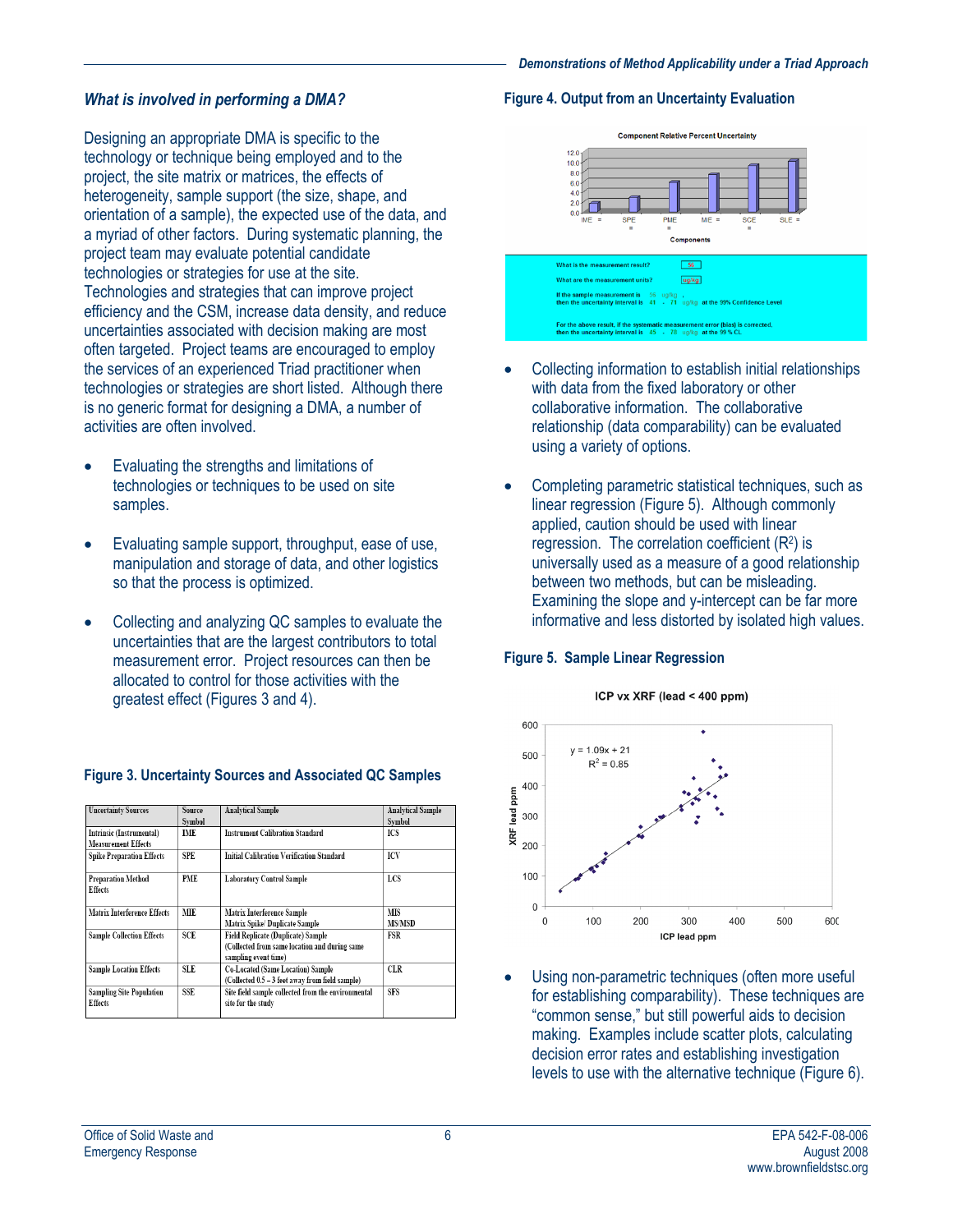#### **Figure 6. Sample Investigation Levels**



#### **Figure 7. Typical Outputs of Investigation Levels and Decisions Bins Using Non-Parametric Methods**



## Relationship Between Gamma Walkver Data

- Using "decision bins" to establish investigation levels can guide confident decisions made on field data. (Figure 7).
- Identifying potential interferences, bias, false positive and false negative rates, and other issues. Depending on project timelines, the Quality Assurance Project Plan (QAPP) can be formally or informally updated and optimized as a result of the DMA to manage QA issues and produce data of known quality. The plan should also identify steps to address violations of QC criteria should they occur during the full-scale field effort.
- Using data collected during the DMA as the input values to construct a statistical sampling design. One of the acknowledged pitfalls associated with using classical statistical tools in sampling design is that project teams seldom have a sound estimate of total measurement error to use in establishing sample quantities, grid sizes, and other factors. With results from a DMA, project teams can use classical statistical tools (such as the Visual Sample Plan software, *<http://vsp.pnl.gov/>*) more effectively in sampling design because they have generated sitespecific information on method error.
- Evaluating site-specific method error helps establish initial collaborative relationships that can be refined as the program progresses. These relationships provide a framework for indicating problematic samples or "out of control" QC issues.
- Providing insight into how the full set of data may be statistically evaluated. Statistical methods such as those described in the guidance on Data Quality Assessment (EPA 2006b) may be examined for effectiveness and used to test basic project data assumptions, contaminant distributions, and sampling designs planned for use at a site.
- Testing the suitability of data visualization and management strategies.

### *How are results of an analytical DMA applied?*

If the DMA is properly designed, the data can be used for the following:

- Support development or refinement of the CSM
- Estimate matrix and contaminant concentration variability at different spatial scales
- Identify potential interferences
- Ascertain whether particle size is correlated with contaminant concentrations
- Evaluate the value and effectiveness of different sample collection and processing techniques to optimize SOPs
- Establish a comparability relationship between two measurement systems
- Establish proper decision logic and sequencing of data collection

In this section, readers will be introduced to some of the basics of environmental decision making. Understanding the context in which decisions are made is essential for discerning how managing associated uncertainties affects the decisions. Managing decision uncertainties is important to developing realistic and protective field-based action levels for a site. Overly protective standards can significantly increase project costs, while less stringent standards may lead to controversy or surprises later in the project.

Under Triad, use of collaborative data becomes essential to provide sufficient density, and these data sets are then compared to improve decision certainty. A variety of methods can be used to assess the comparability between measurement systems. "Measurement system" refers to the combination of techniques used to collect and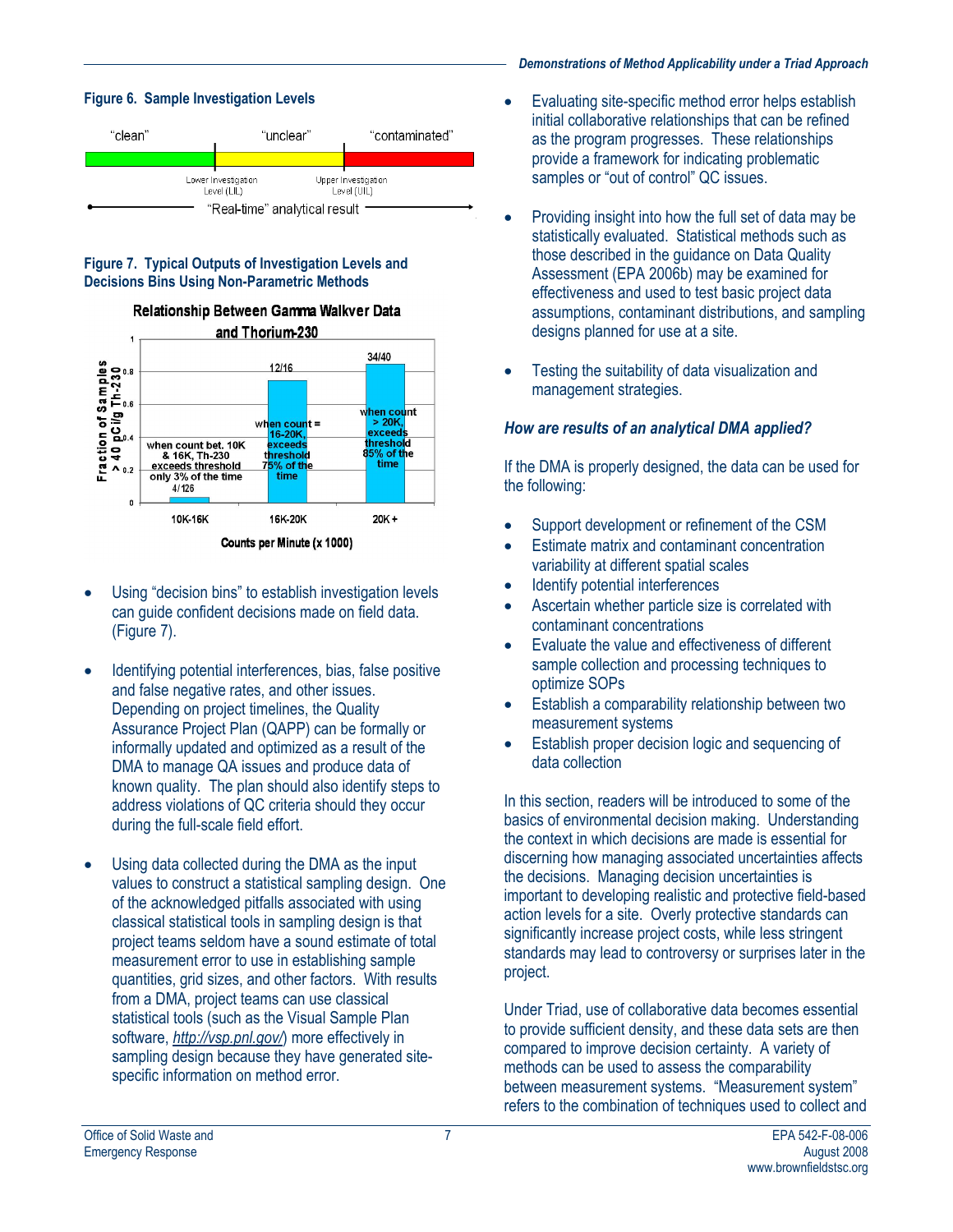process a sample in addition to the actual analysis. For example, analysis of split samples that have been wellhomogenized (which, depending on the matrix and analyte, may require grinding to a uniform particle size), will be only part of the measurement system compared. The overall measurement system for both XRF and the compared laboratory technique must be considered for technologies such as XRF spectrometers that can be used for in situ sampling and where the effect of sample properties cannot be removed from the analytical process.

Although there are a variety of mechanisms to assess the comparability of data sets from two different measurement methods, traditional statistical techniques are widely used to begin the process of exploring the data. Traditional statistical evaluations of data sets can include summary statistics and statistical plots (box and whisker plots, histograms, and probability plots) to evaluate distributional characteristics of the sample population (normal, lognormal, or other) that decide what types of statistical manipulations are warranted.

Field-based and fixed-laboratory results can be compared by developing correlation scatter plots, or by calculating best-fit lines and correlation coefficients to describe the mathematical relationship between the data sets. If a field method is shown to be biased high uniformly across a site, the bias might be used to provide a natural safety factor when compared with regulatory limits. Alternatively, if the bias is highly consistent and predictable across samples and concentrations, adjustment for the bias is a possibility.

One common use of a DMA is to demonstrate that a lessrigorous analytical method correlates well with an established method. Best-fit lines and correlation coefficients may be used for this purpose. If correlation is lower than expected, a DMA may show that decision error is low enough that the less-rigorous method is still acceptable for the purpose of increasing sampling density to delineate contaminant footprints and control data variability on large and small spatial scales. This ability is valuable since matrix heterogeneity and small-scale variability are often the largest contributor to total measurement error in environmental data.

In real life, the "true value" is unknown. Any data result, no matter how good the analytical method, is an approximation of the true value. *If sample heterogeneity and interferences are controlled*, the more sophisticated analytical method will be closer to the "truth." However, the expense of these methods can limit the number of samples that can be analyzed. Non-representative data that are biased by matrix problems can lead an unwary

decision maker into costly decision errors. Using two analytical methods helps ensure that matrix heterogeneity does not mislead the decision maker. One analytical method (usually the fixed-laboratory method) will produce more accurate measures of concentration, and that method is used as the surrogate for the "true value." The other method (usually a field method) produces a more accurate representation of sample representativeness, but at the expense of data accuracy. Therefore, in a DMA, traditional laboratory results are assigned as the "true value" (y axis) in Figures 8 through 10. Field results are assigned as the "estimated value" (x axis). "Investigation levels" are selected through the process of comparing the two sets of data and minimizing the likelihood of decision errors. Field results that fall above and below the upper and lower investigation levels can support confident decisions. Field results that fall within the concentration range between the investigation levels require analysis by the more accurate laboratory method.

Figure 8 illustrates two types of decision errors possible when two sample analysis methods are compared. Assume all data points fall within the ellipse. "False positive" decision errors (also called "false dirty" decision errors) occur when a data result falls above an action level when the true result is below the action level, and the decision maker undertakes unnecessary remediation. "False negative" decision errors (also called "false clean" decision errors), occur when a data result is below the action level when the true result is actually above the action level. If the decision maker accepts the data at face value, erroneous decisions are possible that potentially increase risk to human or ecological receptors.

#### **Figure 8. Misclassification Ellipse**



Xc denotes the action level, areas I and II indicate the false positive and the false negative decision error zone, respectively. Areas AA and BB indicate zones of consistent decisions between the data results and the true values.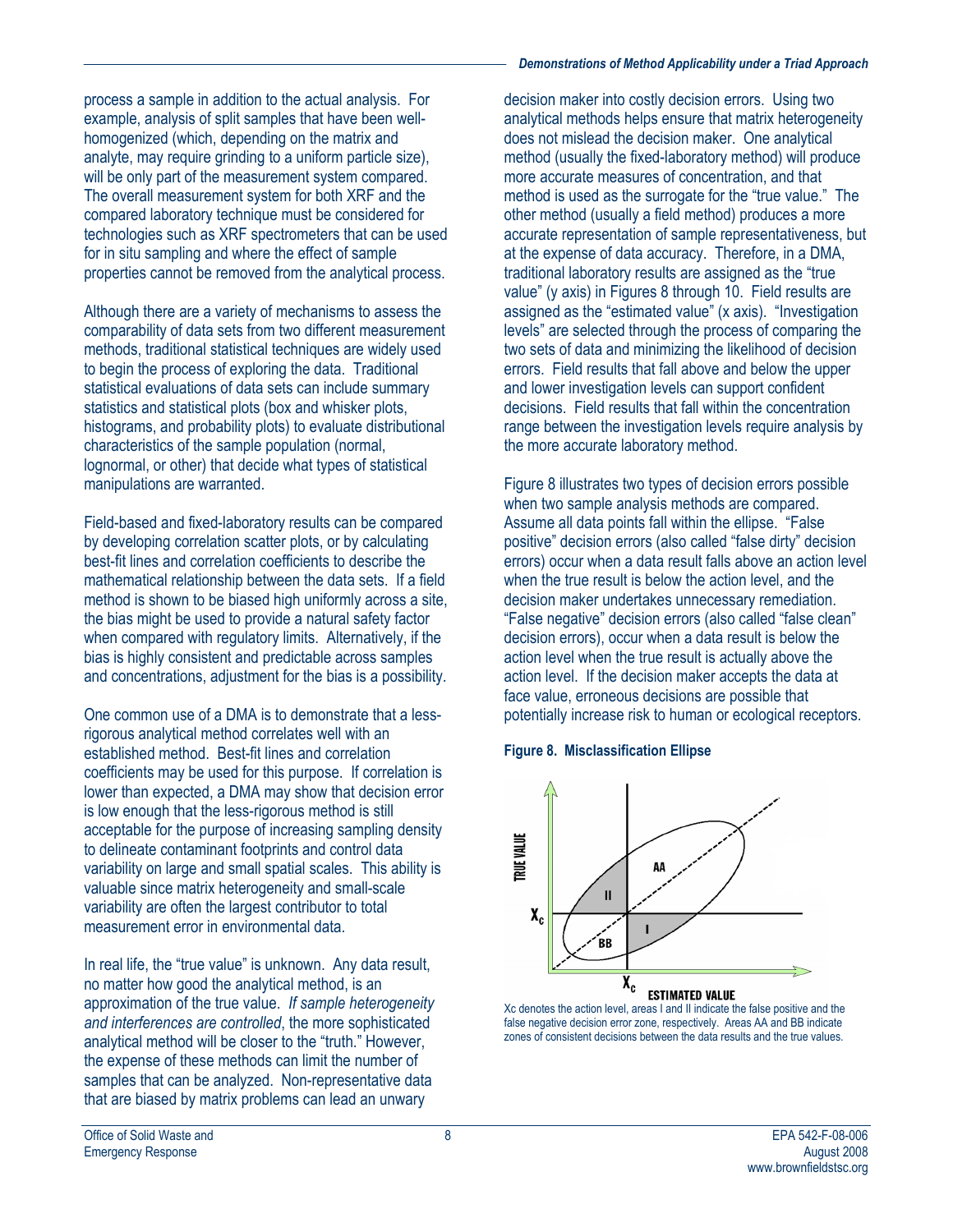Figure 9 shows how using a safety factor below the action level can reduce the false clean (false negative) decision error rate.

Figure 10 shows how safety factors both above and below the action level reduces both the false clean and false dirty decision errors.



**Figure 9. Misclassification Ellipse with Safety Factor.**

Xc denotes the action level, area I indicates the false positive error zone, and area II indicates the false negative error zone that has been reduced by the safety factor. Areas AA and BB indicate zones of consistent decisions between the data results and the true values.

#### **Figure 10. Multiple Investigation Levels.**



Both types of errors are reduced. Shaded area represents data results falling between the investigation levels that require more accurate analysis.

## *What else should project managers and technical staff consider when planning a DMA?*

Refining decision criteria and decision logic based on the results of a DMA can significantly improve project performance. Results from the DMA should be integrated as quickly as possible into work strategies to assure project efficiency (See EPA 542-F-05-008, "Use of Dynamic Work Strategies Under a Triad Approach for Site Assessment and Cleanup — Technology Bulletin, *[www.brownfieldstsc.org/pdfs/DWSBulletin.pdf](http://www.brownfieldstsc.org/pdfs/DWSBulletin.pdf)*).

Project managers must identify resource needs to support real-time decision-making during the DMA. These resources include DSTs and associated expertise. For example, a DST may be required to assist in developing and verifying field-based action levels.

Project managers and technical staff should refine the type and level of field documentation required based on the DMA. Site-specific work plans and SOPs for field methods with sufficient flexibility can be easily revised as more is learned about a site, even after the DMA is complete. Team member responsibilities should be consistent and modified as needed based on the DMA.

Creativity and flexibility in procurement and contracting is often needed for a DMA, or in response to a DMA. Review EPA's procurement guide at *[www.brownfieldstsc.org/pdfs/procurement.pdf](http://www.brownfieldstsc.org/pdfs/procurement.pdf)* as a starting point for procurement and contracting strategies for Triad investigations. Unitizing or classifying costs per analytical sample or borehole, for example, is an illustration of a financial strategy that allows project planners to accurately track costs in real time as a dynamic investigation progresses. Potential vendors may provide free resources for the DMA to market and demonstrate the applicability of the technology, reducing the cost to the project — most commonly with newer and relatively unproven technologies.

Workload balancing and task sequencing are examples of strategies used to ensure that project team members are aware of the project's time-critical tasks. Team members should work together to prioritize each task so that no task slows the entire effort while others (drillers, samplers, or analytical chemists) are idled, but still billing time. A DMA can provide important information on potential bottlenecks in data generation and flow, so that effective field coordination and sequencing strategies can be developed for the main field investigation.

## *How is a DMA documented?*

A DMA is documented through a variety of formal and informal means. Project plans such as Sampling and Analysis Plans (SAPs) and QAPPs are formal documents that undergo mandatory review. When they are written for a Triad investigation, these documents outline the DMA to refine the data collection schemes and strategies to manage uncertainty. Site-specific SOPs for field methods are useful for documenting the outcome of a DMA in the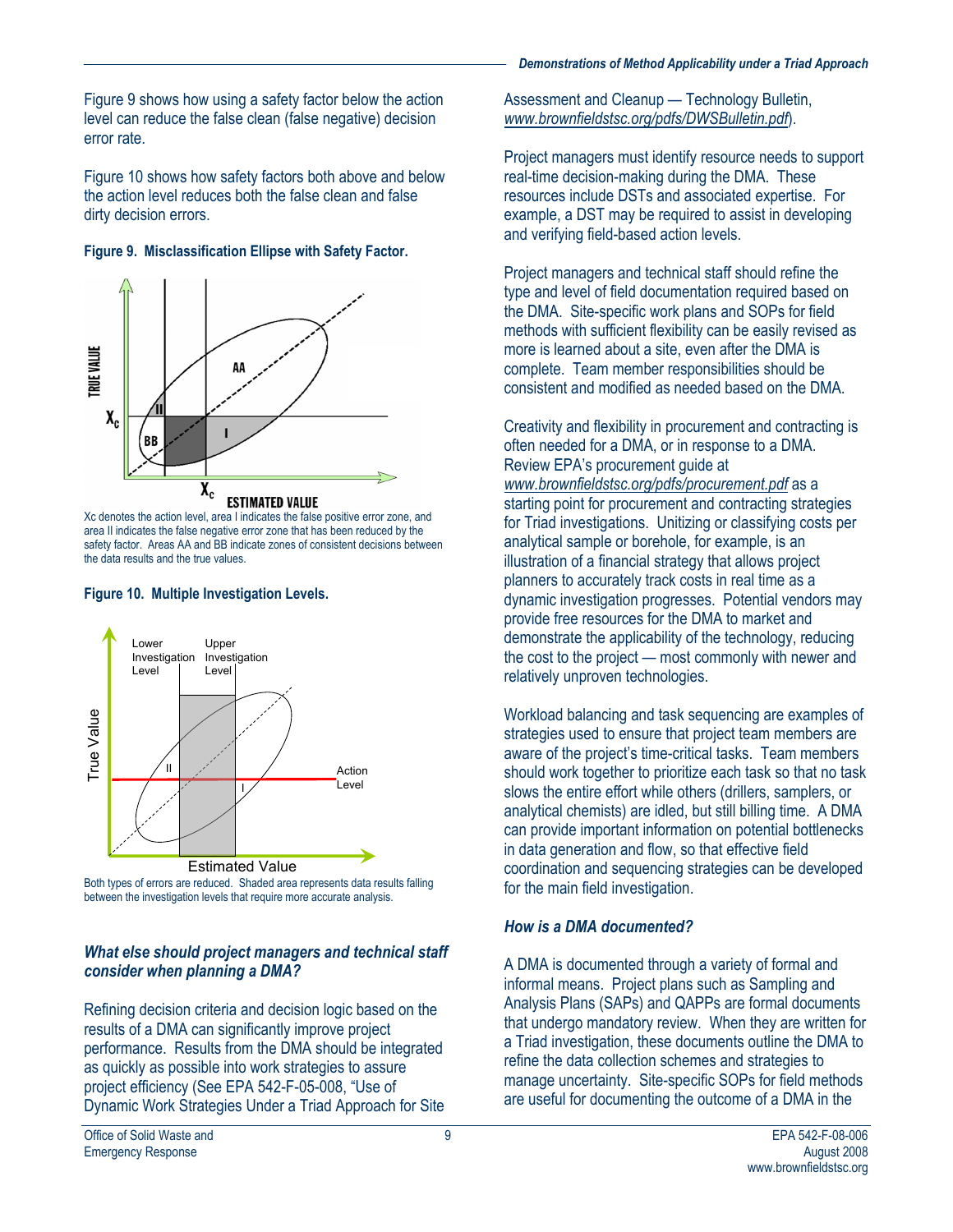form of exact procedures to be used at a given site. especially when there are deviations from vendorrecommended procedures or published methods (such as SW-846 methods).

More informal methods, such as memoranda of understanding, meeting notes, project Web sites, E-rooms, and electronic bulletin boards, also document the DMA process. These informal methods are particularly useful to document stakeholder participation and buy-in for Triad investigations. Informal discussions with stakeholders after the DMA can also be useful to accelerate document comment, revision, and submittal.

Regardless of the method used to document a DMA, good records are essential to scientifically validating and legally defending selection and use of analytical methods and, ultimately, the conclusions based on data generated in the field. Project teams are strongly encouraged to plan for and complete DMA documentation.

# *Are DMAs difficult, time-consuming, or costly?*

Generally, DMAs can be completed with 20 or fewer samples, but the level of effort can be scaled to the magnitude of expected site work. However, more data can be extremely valuable in the case of many real-time technologies where costs per sample are relatively low. If linear regressions will be generated, a good rule of thumb is at least 10 paired samples; however, 20 or more can provide exceedingly robust statistical evaluations. A key concept for analytical DMAs is to focus sample pairs around action or decision points (for example, 5 low values, 5 higher values, and 10 in areas around action levels). Using real-time measurements provides a level of assurance that samples submitted for fixed-laboratory comparative analysis are in the range of interest. Data sets with high percentages of non-detected pairs are not beneficial for statistical evaluations.

Information collected during the DMA will provide a basis for establishing QA/QC protocol, sample support, preliminary relationships for collaborative data sets, load balancing, and sequencing field activities. The DMA results are a means for optimizing use of resources and become part of the final data set that will be compiled to reach project decision points.

The cost and time required for a well-designed DMA are usually a small fraction of the cost of a full-scale field program. When the project team designs a DMA, the cost and time allotted should be proportionate to the impact of

the DMA on reduction in uncertainty about a site condition. It is expected that relationships evaluated under the DMA will continue to be refined as more data become available. Another cost savings consideration is the use of archived material (where appropriate) for comparative analyses that may have already been completed. These samples provide the advantage that concentration ranges of contaminants of concern (COCs) to target samples in the primary areas of interest will be known.

In any project, the methods being used will be under scrutiny. When a DMA is not conducted on a limited number of samples, the data collected during the full site investigation must be used to demonstrate method performance. The DMA therefore provides an opportunity to change tactics affordably if a method does not perform as expected, compared with the alternative of having to change tactics after the full site investigation.

Appropriate professional expertise and good communication among team members about their data needs are critical to planning a successful DMA. The cost of a DMA is recouped many times over though cost avoidance of unusable data and recharacterization efforts.

# **Are DMAs appropriate in all cases?**

Some investigation and cleanups may prescribe set sample numbers or recommend limited sampling through guidance. In these cases, DMAs may not be appropriate. Similarly, resources may not be adequate at some sites with limited grant funding to accommodate a DMA. Projects with adequate resources to employ established mobile or fixed-laboratory methods at sufficient density may be inappropriate, while those that require method modifications or careful examination of sampling and spatial uncertainties may benefit significantly from DMAs. Even if only fixed-laboratory methods are used, a DMA may be considered if there is any question about matrix interference effects. A relatively limited number of pilot samples can save large sums of money by detecting extraction issues and interference problems at the start of a program.

It should be noted, however, that a DMA is beneficial for most applications precisely because a particular field analytical technique, direct-sensing tool, or innovative strategy is identified as potentially applicable to costeffectively increase data density, refine the CSM, or address small-scale variability and matrix heterogeneity. In some cases, sampling locations for an early assessment are obvious (for example, areas of visible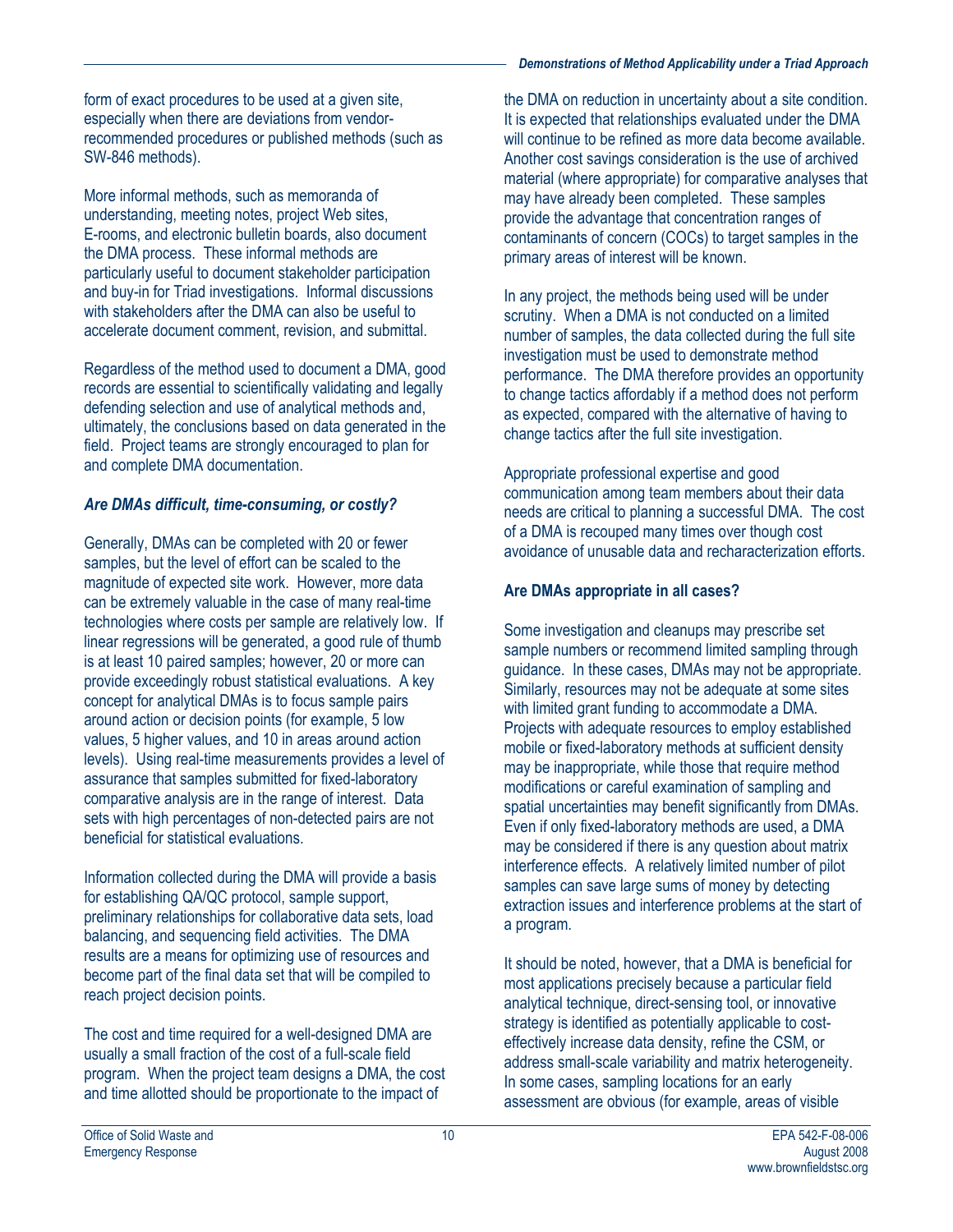staining, product, lagoons, or discharge points), while other cases are more complicated, and identifying appropriate sampling locations is a problem. Depending on the nature of the suspected contamination, some sample material can be archived and potentially used later as part of a DMA for an expanded assessment or additional investigation.

Adding limited additional cost for analyzing field analytical methods, direct-sensing tools, or other innovative technologies does not significantly raise project expenses at sites with elevated expenditures associated with collecting deeper subsurface samples. In these cases, inexpensive analytics and direct sensing tools can provide greater vertical density to help target locations for more expensive traditional laboratory samples. Furthermore, the increased density can support a more efficient design of cleanup strategies when required, leading to lower project lifecycle costs.

Finally, the definition of a Brownfield — "a property, redevelopment, or reuse which may be complicated by the presence or potential presence, of a hazardous substance, pollutant, or contaminant" — underscores the need for higher data density and collaborative data sets that accompany DMAs. Regardless of whether significant contamination or just the perception of contamination is present at a property, DMAs used to optimize sampling schemes with innovative tools provide a higher data density that facilitates timely revitalization. These welldesigned data sets are particularly helpful to address stakeholder concerns and provide a level of comfort that allows developers, insurance partners, risk partners, public stakeholders, state agencies, local agencies, and others to be involved, invested, and reassured with a project outcome.

## **EXAMPLES OF DMA IMPLEMENTATION**

*Example #1: Immunoassay: Wenatchee Tree Fruit Test Plot Site, Wenatchee, Washington* 



The Wenatchee Tree Fruit Test Plot area contained soil contaminated with pesticide compounds from agricultural research conducted from 1966 through the mid-1980s**.**  The U.S. Public Heath Service (PHS) and EPA used the

test plot area to evaluate the effectiveness of various land disposal methods for pesticides. In 1997, USACE conducted an integrated site characterization and remediation program that allowed characterization, excavation, and segregation of contaminated material in real time. Work was completed under a voluntary cleanup program with regulatory oversight of the Washington Department of Ecology.

A DMA was conducted to provide critical input to the project design because the project would use IA methods to drive the dynamic work strategy. The DMA was structured to evaluate both the utility of the IA kits and to develop field-based action levels.

## **Site Facts**

- Disposal area of an agricultural research facility.
- Reuse scenarios not identified. Changing land use nearby increased concern that the area should undergo investigation and remediation.
- Principal threats included off-site migration, contamination of other media, and direct contact.
- $\checkmark$  COCs included organochlorine, organophosphorous, and other pesticide compounds.

## Highlights of the DMA

The DMA confirmed that the IA test kits were intentionally biased 100 percent high by the manufacturer to reduce the chance of false negative results. The DMA accommodated the response of the kits to structurally similar compounds beyond the target compounds. Taking into consideration the high bias and correlations with fixed-laboratory results, the DMA showed that the DDT test kit result exceeding 5 parts per million (ppm) could indicate elevated levels of DDT, DDE, or DDD. Likewise a cyclodiene kit response of 0.1 ppm indicated the possibility that regulatory action levels for endrin or dieldrin were exceeded. Therefore, these values were selected as the investigation levels to make decisions based on the kit results.

Several modifications to the IA kit procedures were made based on DMA results. For one, pure methanol was used instead of a water-methanol mix, and extraction volumes were doubled to 20 milliliters (mL) to bracket action levels based on cross reactivity and sensitivity results. The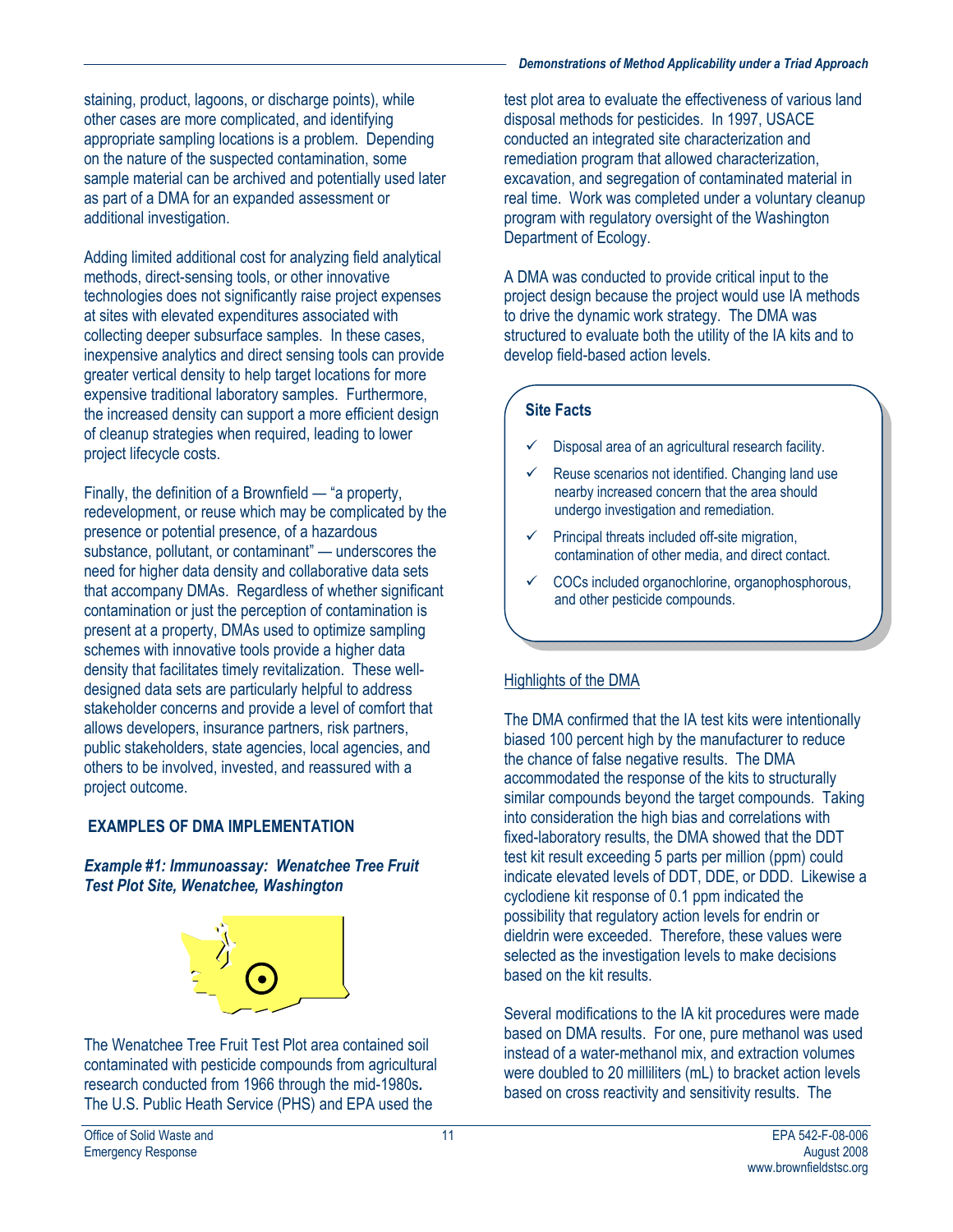resulting 20-milliliter (mL) extracts were sufficient to run both the DDT and cyclodienes IA analyses.

Some fixed-laboratory detection methods for collaborative data were also modified. The project team used MS detection instead of the method specified nitrogen and phosphorus detector (NPD) to improve selectivity and meet project required quantitation limits for the organophosphorus pesticides. Similarly, the team used a GC NPD method instead of high-pressure liquid chromatography (HPLC) for the carbamate pesticides to reduce interference. In addition, the surrogate compound was changed to a compound rarely used in agricultural applications. Non-target compounds and tentatively identified compounds (TICs) from fixed-laboratory methods also became crucial to understanding IA kit response from a broad range of contaminants.

During the characterization phase, the project team continued to collect a subset of samples for fixedlaboratory analysis. These results, used in conjunction with DMA data, indicated that the 5 ppm investigation level for the DDT IA kit was overly conservative. With regulator approval, the DDT IA investigation level was raised to 10 ppm to complete excavation and waste segregation.

No false negative decision errors for the action levels for individual pesticides were encountered. A low percentage of false positive errors (usually associated with of the presence of endosulfans in the samples) was encountered for the cyclodiene kit. Use of the DMA and Triad principles resulted in an estimated savings of 50 percent for total project costs.

More information on the DMA and Triad work conducted for this site is available at the Triad Resource Center Web page: *[www.triadcentral.org](http://www.triadcentral.org)*.

# *Example #2: Poudre River Site, Fort Collins, Colorado*



The Poudre River Site is located in Fort Collins, Colorado, along the Cache La Poudre River. The presence of coal tar in the river and fuel-related ground water contamination prompted EPA to initiate a Targeted Brownfields Assessment in May 2003. Two DMAs were

conducted as part of the Targeted Brownfields Assessment.

# **Site Facts**

- $\checkmark$  Site includes a former manufactured gas plant (MGP) that operated from approximately 1900 to 1930.
- $\checkmark$  Site includes a former municipal burn landfill that operated from the late 1930s to the early 1960s.
- $\checkmark$  Proposed reuse was recreational, commercial, and industrial.
- COCs included chlorinated solvents and petroleumrelated substances.

# Highlights of the DMAs

One DMA focused on demonstrating the capability of passive soil gas samplers from EMFLUX (now known as Beacon Environmental) to detect volatile organic compounds in the subsurface.

A full-scale soil gas survey was implemented using 333 devices after the passive soil gas DMA successfully demonstrated the use of the EMFLUX passive soil gas samplers. The data from the study were used to create isoconcentration maps for target analytes, helping to refine the CSM and optimize the field investigation drilling program.

A DMA was also performed for a modified EPA SW-846 Method 8260 used for the analysis of ground water samples on site via a mobile laboratory. The project team used the results from the ground water DMA to set the applicable detection and reporting limits for GC/MS results, design appropriate initial calibration and QC protocols, and evaluate the types and concentrations of contaminants expected in ground water at the site. The DMA also provided site-specific information about the accuracy and precision of the method.

Another aspect of the Poudre River Site field program that showed the usefulness of a DMA study was geophysical survey work. A ground penetrating radar (GPR) survey conducted at the site suffered from poor signal penetration because of soil conditions. However, the performancebased contract used for the work did not allow the cost of this GPR work to be billed against the program. Had the GPR vendor conducted a DMA, this problem would likely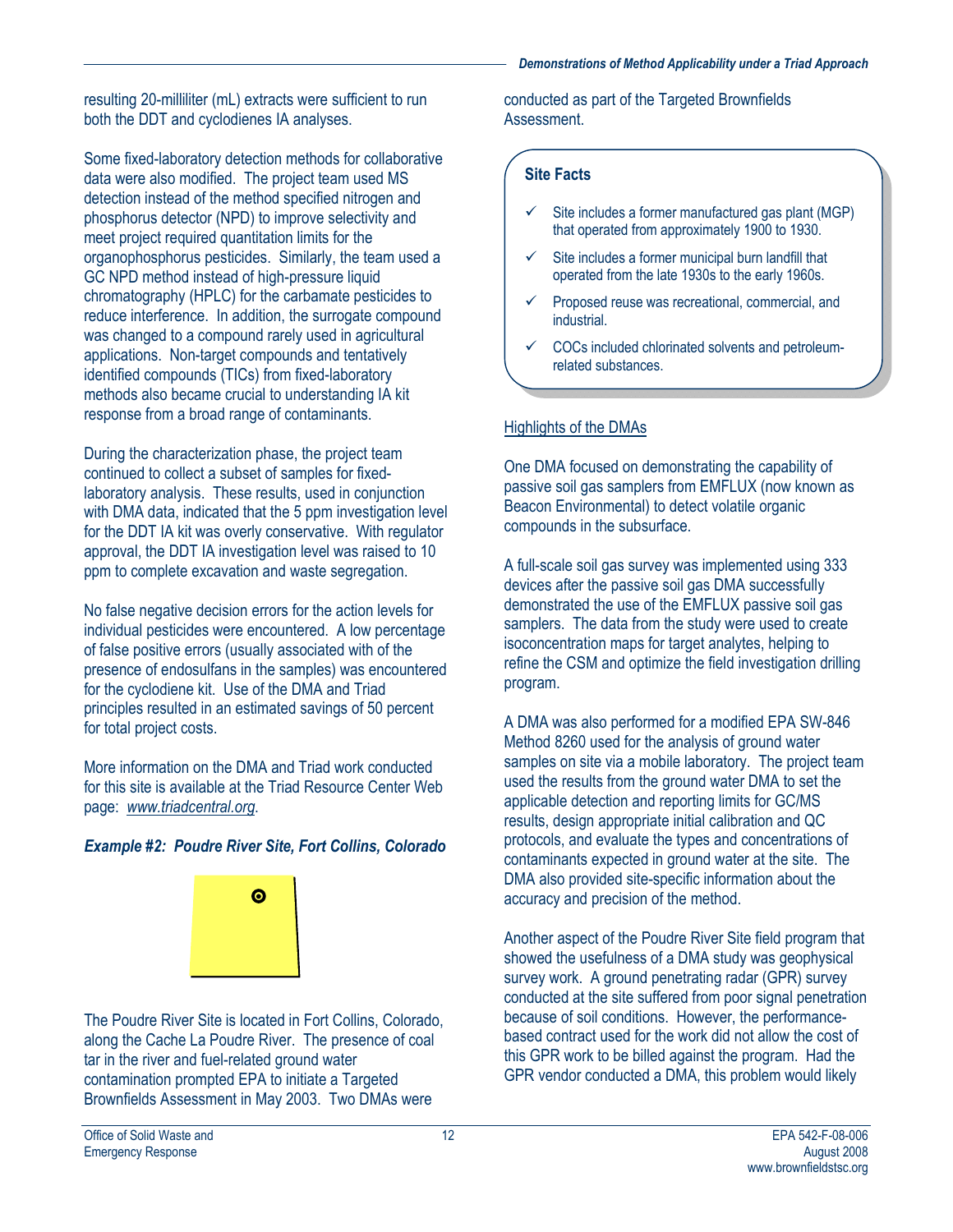have been discovered earlier and at significantly lower cost to the vendor.

More information on the DMA and Triad work conducted for this site is available at the Triad Resource Center Web page: *[www.triadcentral.org](http://www.triadcentral.org)*.

*Example #3: X-ray Fluorescence: Fort Lewis Small Arms Firing Range, Fort Lewis, Washington* 



In 2003, USACE used the Triad approach to expedite site characterization and remediation of contaminated soil at the former Evergreen Infiltration Training Range in Fort Lewis Washington. A dynamic sampling and analytical strategy based on rapid field-based analytical methods was used to streamline site activities and save resources while increasing confidence in remediation decisions.

Initial evaluations included a suite of metals associated with small arms firing ranges (antimony, arsenic, copper, iron, lead, tin, and zinc). The DMA indicated that lead was the primary risk driver given regulatory thresholds and site action levels. After the DMA, the remaining characterization and remediation work at the Fort Lewis site focused on lead.

#### **Site Facts**

- $\checkmark$  Site is a former small arms firing range that operated over an unknown time period between 1917 and 1965.
- Proposed reuse was for military barracks.
- $\checkmark$  Principal threat is direct contact with contaminated soil.
- $\checkmark$  COCs were metals including lead and arsenic.

#### Highlights of the DMA

At the beginning of the field investigation, a DMA was conducted using field-portable XRF and fixed-laboratory methodologies (EPA SW-846; sections 6010 and 6020). Forty samples were collected and analyzed by both

methods. The DMA established a strong correlation between XRF and laboratory data for lead (see Figure 11), even with minimal soil sample homogenization. The measured correlation coefficient (R2) between the methods was 0.96; however, inspection of the slope and y-intercept indicate some loss of linearity. Examining concentrations for individual sample pairs indicates that XRF results tend to under-report concentrations as concentrations increase above percent levels (10,000 ppm). Under-reporting was not a concern for the project team, however, since various action levels for lead were all less than 1,000 ppm.

#### **Figure 11. Correlation Curve.**



XRF data are plotted against data from EPA methods 6010/6020 for Fort Lewis Small Arms Firing Range DMA.

A regression was also generated using results for a subset of split samples in the 0 to 1,000 ppm range for lead to evaluate XRF performance in this critical area. The DMA confirmed that the XRF reliably quantified lead concentrations down to 45 milligrams per kilogram (mg/kg), and so was accurate in locating both "clean" and "dirty" areas. Through the DMA, it was assured that data of "known and documented" quality could be produced. The level of data quality was shown to be sufficient for the project's decisions. Although more intensive sample preparation or use of substitution methods for nondetected XRF values may have produced a better regression, the project's data needs did not require the additional precision.

More information on the DMA and Triad work conducted for this site is available at the Triad Resource Center Web page: *[www.triadcentral.org](http://www.triadcentral.org)*.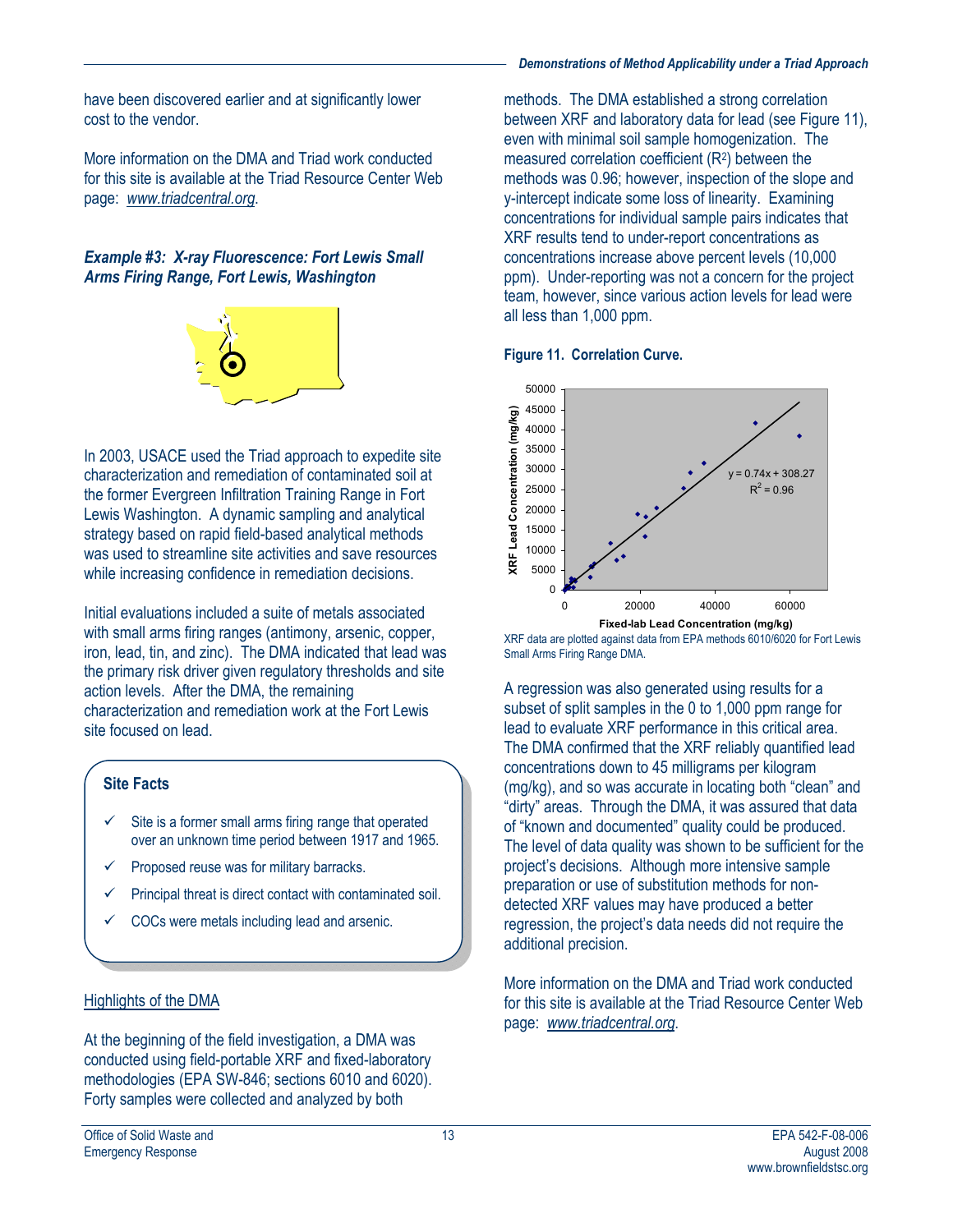## **SOURCES OF ADDITIONAL INFORMATION**

The Triad approach is encountering ever greater acceptance by regulatory agencies, as well as by professional and industry organizations. Communities and project teams interested in implementing the Triad are encouraged to contact the BTSC for more information on these organizations and for successful examples of Triad applications. More detailed information on DMA and on the Triad approach can be found in the Brownfields Technology Primer Series document *Using the Triad Approach to Streamline Brownfields Site Assessment and Cleanup*, which is available at *[www.brownfieldstsc.org](http://www.brownfieldstsc.org)*. Project profiles, case studies, and other information on applying the Triad approach can be found at *[www.triadcentral.org](http://www.triadcentral.org)*. The BTSC provides other technical bulletins related to best practices embodied in the Triad approach such as "Use of Dynamic Work Strategies Under a Triad Approach for Site Assessment and Cleanup — Technology Bulletin." Additional documents providing critical information on related issues such as Green Remediation and Vapor Intrusion are also available.

# **REFERENCES**

Brownfields and Land Revitalization Technology Support Center Web Site. 2008. Accessed August. *[www.brownfieldstsc.org](http://www.brownfieldstsc.org)*

Fort Lewis, Washington. 2003. "Fort Lewis Agreed Order RI Demonstration of Method of Applicability Sampling and Analysis Plan Addendum Former Small Arms Ranges." October. Available at: *[www.triadcentral.org/user/doc/TPP-FortLewis-](http://www.triadcentral.org/user/doc/TPP-FortLewis-DMAMemo.pdf)[DMAMemo.pdf](http://www.triadcentral.org/user/doc/TPP-FortLewis-DMAMemo.pdf)*

Gilbert, R. 1987. "Statistical Methods for Environmental Pollution Monitoring. Wiley.

Lesnik, B. 2000. "Method Validation for the Resource Conservation and Recovery Act Program." *LC/GC Magazine*, Volume 18, Number 10. October.

Pacific Northwest National Laboratory. "Visual Sampling Plan Web page." Accessed August. Available at: *<http://vsp.pnl.gov>*

Triad Resource Center Web Site. 2008. Accessed July. Available at: *[www.triadcentral.org/index.cfm](http://www.triadcentral.org/index.cfm)*

U.S. Environmental Protection Agency (EPA). 2000. "Guidance for Data Quality Assessment: Practical Methods for Data Analysis" (QA/G-9). EPA 600-R-96-084. July. Available at *[www.epa.gov/oust/cat/epaqag9.pdf](http://www.epa.gov/oust/cat/epaqag9.pdf)*

EPA. 2003. "Using the Triad Approach to Streamline Brownfields Site Assessment and Cleanup." Brownfields Technology Primer Series. EPA 542-B-03-002. June. Available at:

*<http://www.brownfieldstsc.org/pdfs/Triadprimer.pdf>*

EPA. 2004a. "Case Study of the Triad Approach: Expedited Characterization of Petroleum Constituents and PCBs Using Test Kits and a Mobile Chromatography Laboratory at the Former Cos Cob Power Plant Site." EPA 542-R-04-008.

EPA. 2004b. "Innovations in Site Characterization Case Study: Expedited Characterization and Excavation of Lead in Soil Using X-Ray Fluorescence at the Ross Metals Site, Rossville, Fayette County, Tennessee." December.

EPA. 2005a. "Understanding Dynamic Work Strategies Under a Triad Approach for Site Assessment and Cleanup—Technology Bulletin." September. Available at: *[www.brownfieldstsc.org/pdfs/DWSBulletin.pdf](http://www.brownfieldstsc.org/pdfs/DWSBulletin.pdf)*

EPA. 2005b. "Understanding Procurement for Sampling and Analytical Services Under a Triad Approach." EPA 542-R-05-022. June. Available at: [www.brownfieldstsc.org/pdfs/procurement.pdf](http://www.brownfieldstsc.org/pdfs/procurement.pdf)

EPA. 2005c. "Use of Field Portable X-Ray Fluorescence (FPXRF) and the Triad Approach to Investigate the Extent of Lead Contamination at a Small Arms Training Range, Fort Lewis, WA." August.

EPA. 2006a. "Data Quality Assessment: A Reviewer's Guide." EPA 240-B-06-002. February. Available at: *[www.epa.gov/quality/qs-docs/g9r-final.pdf](http://www.epa.gov/quality/qs-docs/g9r-final.pdf)*

EPA. 2006b. "Data Quality Assessment: Statistical Methods for Practitioners." EPA 240-B-06-003. February. Available at: *[www.epa.gov/quality/qs-docs/g9s-final.pdf](http://www.epa.gov/quality/qs-docs/g9s-final.pdf)*

EPA. 2006c. "Guidance on Systematic Planning Using the Data Quality Objectives Process." EPA/240/B-06/001. February. Available at: *[www.epa.gov/quality/qs-docs/g4](http://www.epa.gov/quality/qs-docs/g4-final.pdf) [final.pdf](http://www.epa.gov/quality/qs-docs/g4-final.pdf)*